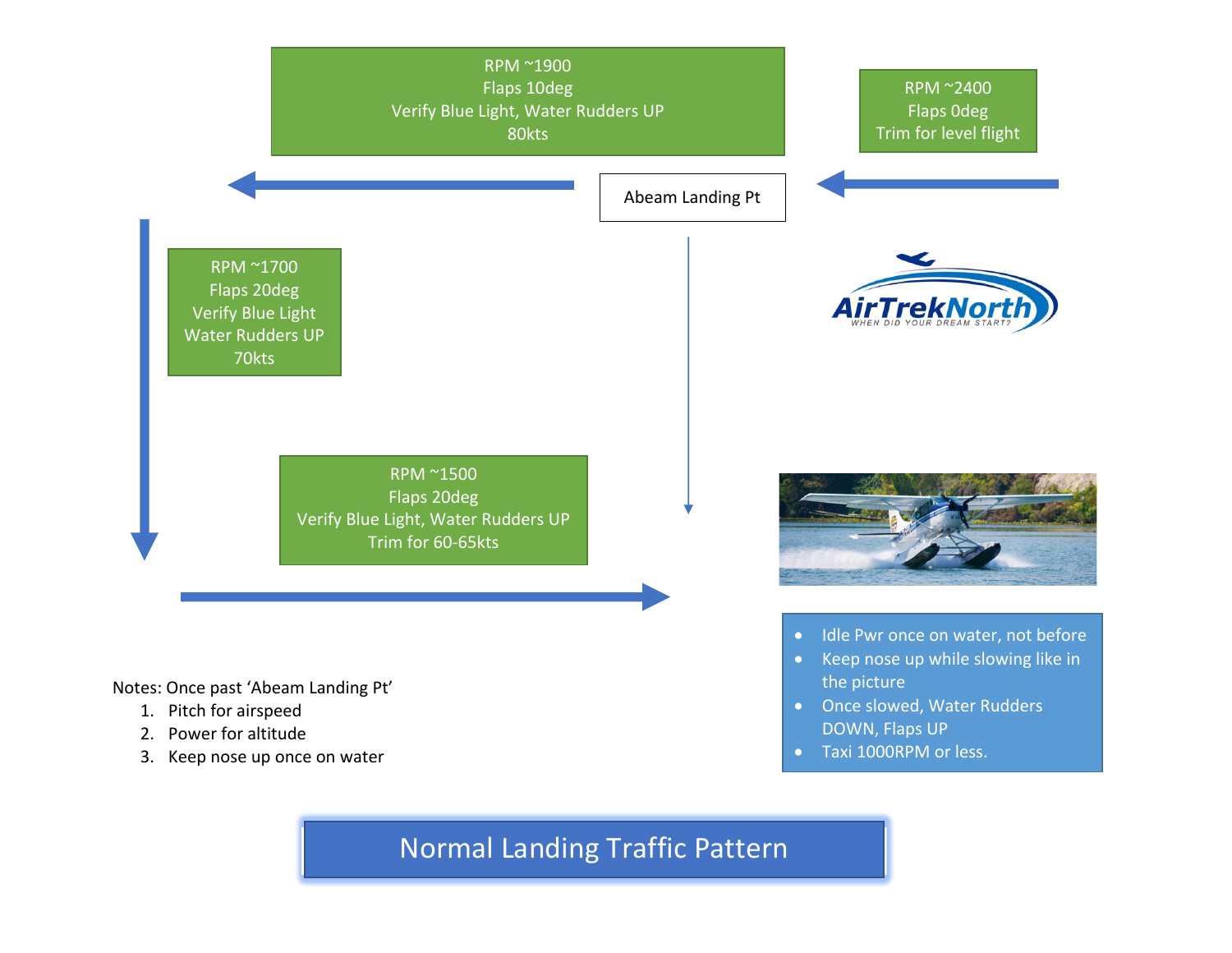

Confined Area Landing Traffic Pattern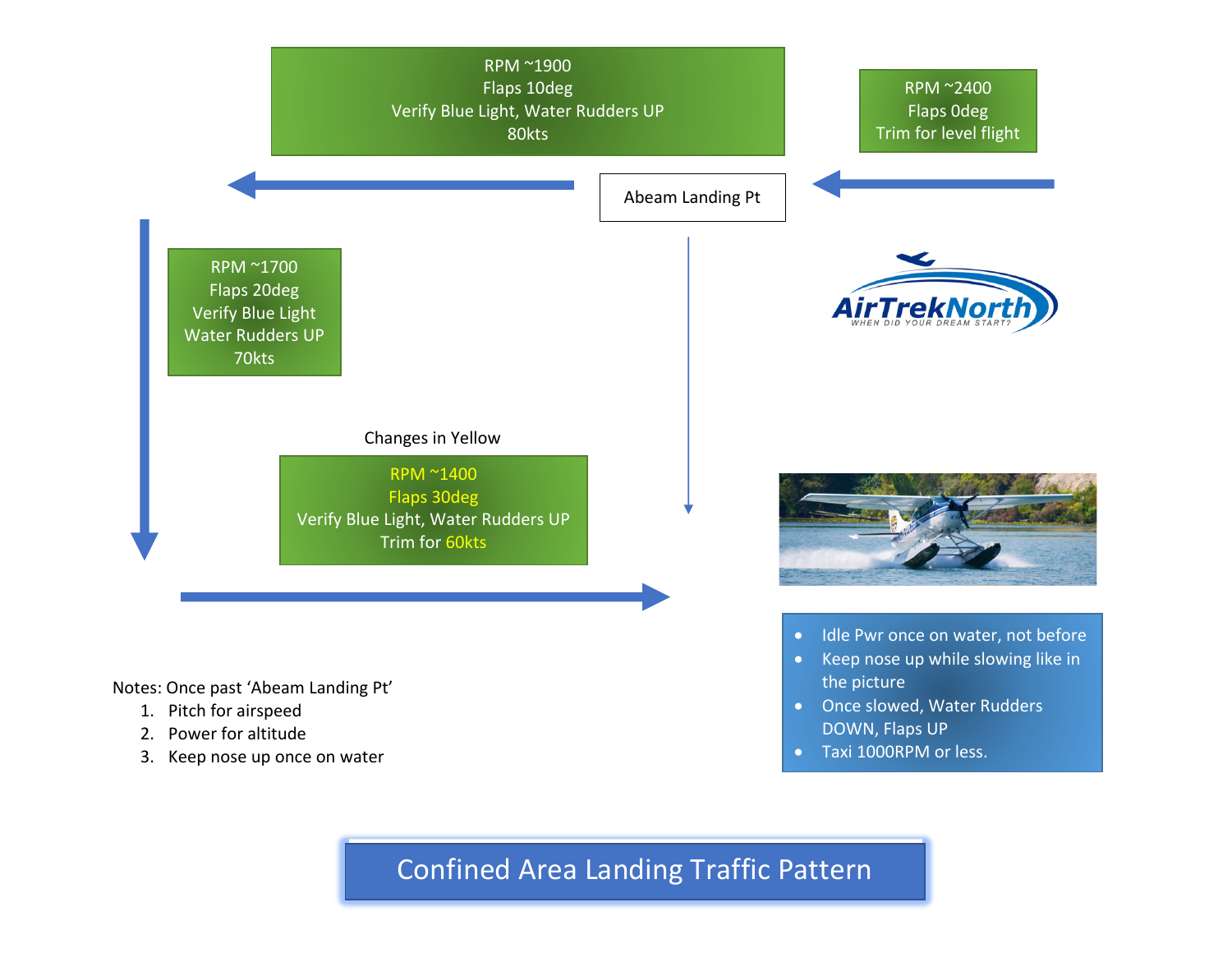

Rough Water Landing Traffic Pattern